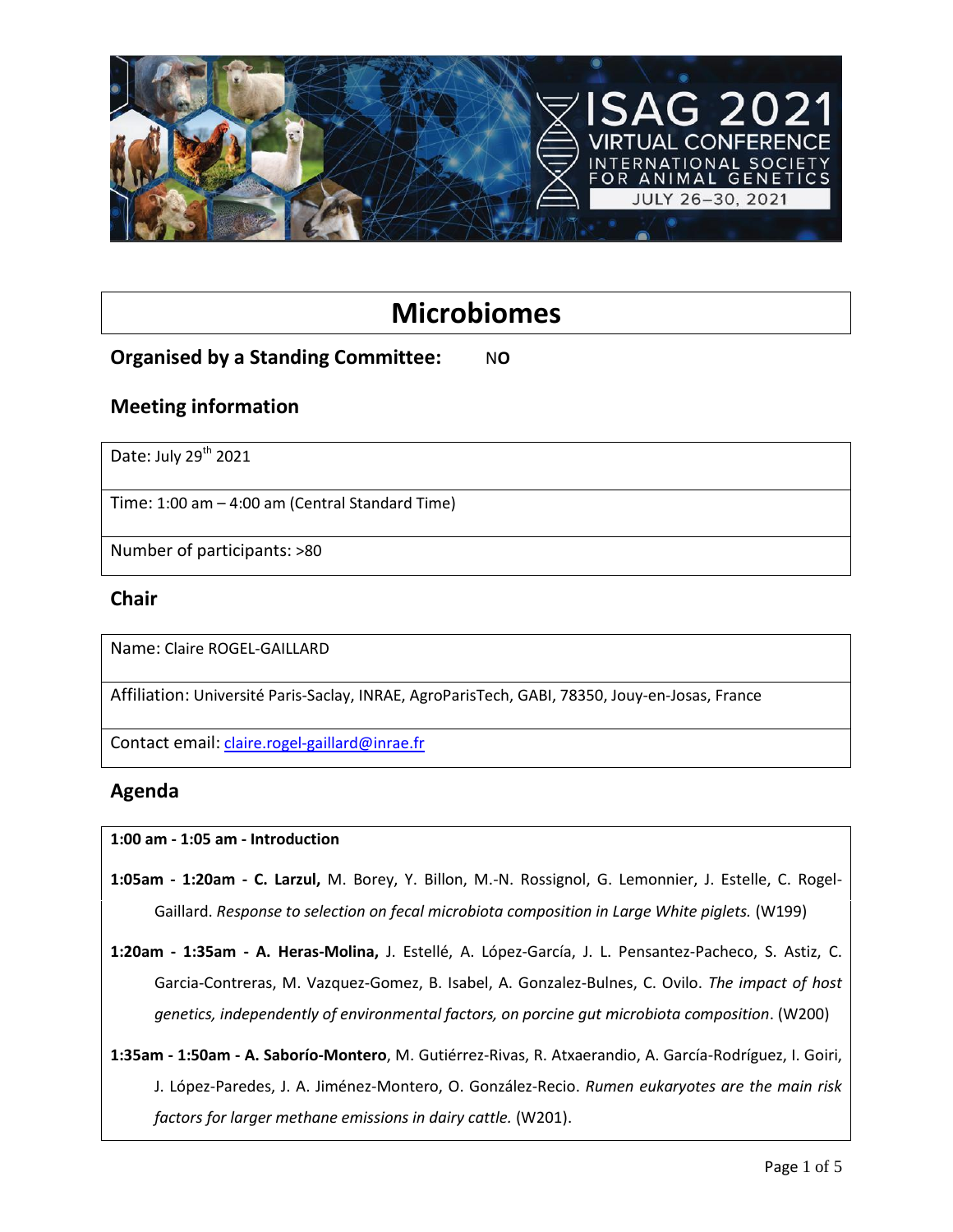

# ATIONAL SOCIETY FOR ANIMAL GENETICS

**1:50am - 2:05am - M. Borey**, B. Bed Hom, N. Bruneau, J. Estellé, F. Larsen, F. Blanc, M.-H. Pinard-van der Laan, T. Dalgaard, F. Calenge. *Cecal microbiota composition of experimental laying hens infected with infectious bronchitis virus differs according to genetics and vaccination.* (W202).

**2:05am - 2:20am - C. Casto-Rebollo**, M. Argente, M. García, A. Blasco, N. Ibáñez-Escriche. *Could the gut microbiome modulate environmental variance and animal resilience?* (W203).

**2:20am - 2:40am – Break**

- **2:40am - 2:55am - Y. Ma**, X. Yang, G. Hua, X. Deng. *The difference of lipid metabolism based on intestinal microbiome and transcriptome between Dorper and Tan sheep.* (W204)
- **2:55am - 3:10am - T. Bilton,** M. Bastiaanse, M. Hess, J. Budel, G. Noronha, H. Henry, S. Hickey, G. Pile, P. Janssen, J. McEwan, S. Rowe. *The potential of using rumen microbial profiles for the prediction of enteric methane emissions traits for commercial livestock breeding*. (W205).
- **3:10am - 3:40am - M. Watson**, L. Glendinning, A. Warr, J. Mattock. Mapping the livestock microbiome. (W206).

**3:40am - 4:00am - Business meeting**

#### **Summary of the meeting**

The workshop was co-chaired by Óscar González-Recio (Spain) and Jordi Estellé (France).

#### **General comments**

**1)** The chair, co-chairs and speakers are grateful to the ISAG executive committee to have renewed the opportunity to propose for a third time a workshop on animal microbiomes. The first Microbiomes workshop was organized during the ISAG conference in Dublin (2017) and the second in Lleida (2019), and the current workshop is the third consecutive one.

**2)** The chair and co-chairs thank all speakers for excellent presentations and all attendees for their active participation during the time slots dedicated to questions and discussion.

**3)** A three-hour session was organised, with seven 15-min talks and a final presentation lasting 30-min. Talks covered various species (pigs, cattle, rabbit, chicken, sheep) and also methodological issues, and were given by a panel of young and established researchers from five countries. We thank all speakers for having recorded their presentation in advance.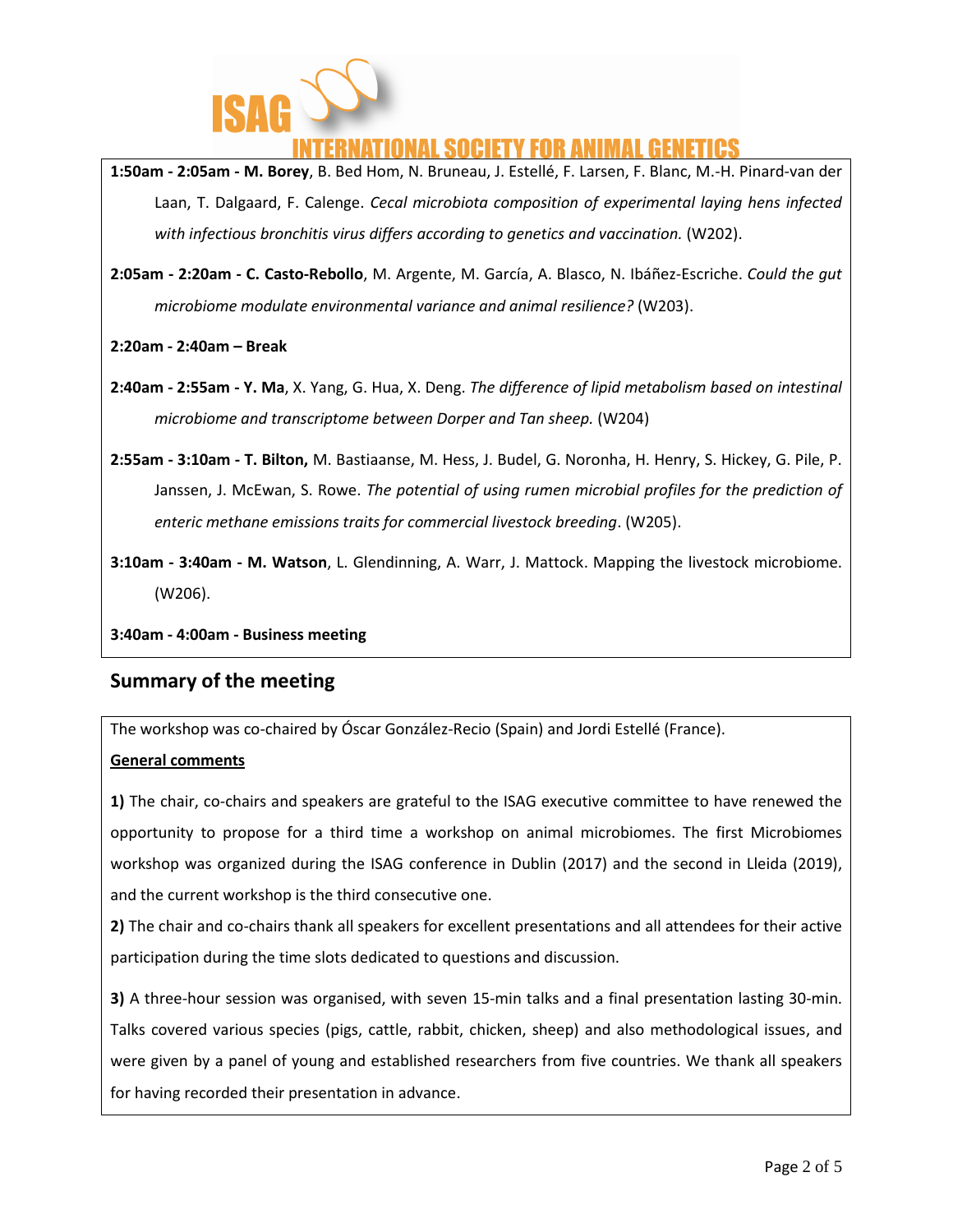

# ATIONAL SOCIETY FOR ANIMAL GEN

**4)** The high quality of the abstracts and presentations and the number of on-line attendees (with peaks having over 80 participants) have confirmed the relevance to consider animal microbiomes as a research field of interest for the ISAG community. This confirms that the ISAG can act as a forum for sharing resources, standardization methods and procedures. In this workshop, we have seen reports related to the covariations between microbiomes, host genomes (hologenomics) and relevant phenotypes. These approaches will help to better understand the biological steps from genomes to phenomes.

**5)** The workshop committee will interact with the scientific community who links animal genetics and microbiomes in order to further encourage contributions to ISAG activities and conferences.

#### **Discussion and decisions**

**1)** The opportunity to form a standing committee on animal microbiomes has been discussed and the proposal has been subjected to a vote using the "Rise hand" function in Zoom, and was validated with 19 votes in favour and none against. A motion has been submitted to the ISAG general business meeting to approve this new standing committee.

**2)** The name of the standing committee has been discussed during the workshop and a vote was performed. The winning option was "Microbiomes and animal genetics". Other options were also considered: "Hologenomics and animal microbiomes", "Animal microbial genetics", "Animal genetics and the microbiome" and "Animal genetics and microbiomes".

**3)** Claire Rogel-Gaillard, who initiated the Microbiomes workshop in 2017 and has acted as Chair since the beginning, has announced her willingness to transfer this responsibility to new Chair and Co-Chair who will lead the standing committee. All the workshop participants thank her for all efforts and leadership to introduce animal microbiomes into the scientific fields considered by the ISAG community.

**4)** Several attendees agreed to volunteer as members of the standing committee (in alphabetical order): Jordi Estellé (France), Oscar González-Recio (Spain), Peter Karlskov-Mortensen (Denmark), Farai Muchadeyi (South Africa), Suzanne Rowe (New Zealand) and Mick Watson (UK). Using the Zoom voting system, the workshop participants agreed in this composition and elected Jordi Estellé as Chair and Óscar González-Recio as Co-Chair. It was agreed that in the middle of the four-year term the Chair and Co-Chair roles will be exchanged between Jordi and Óscar.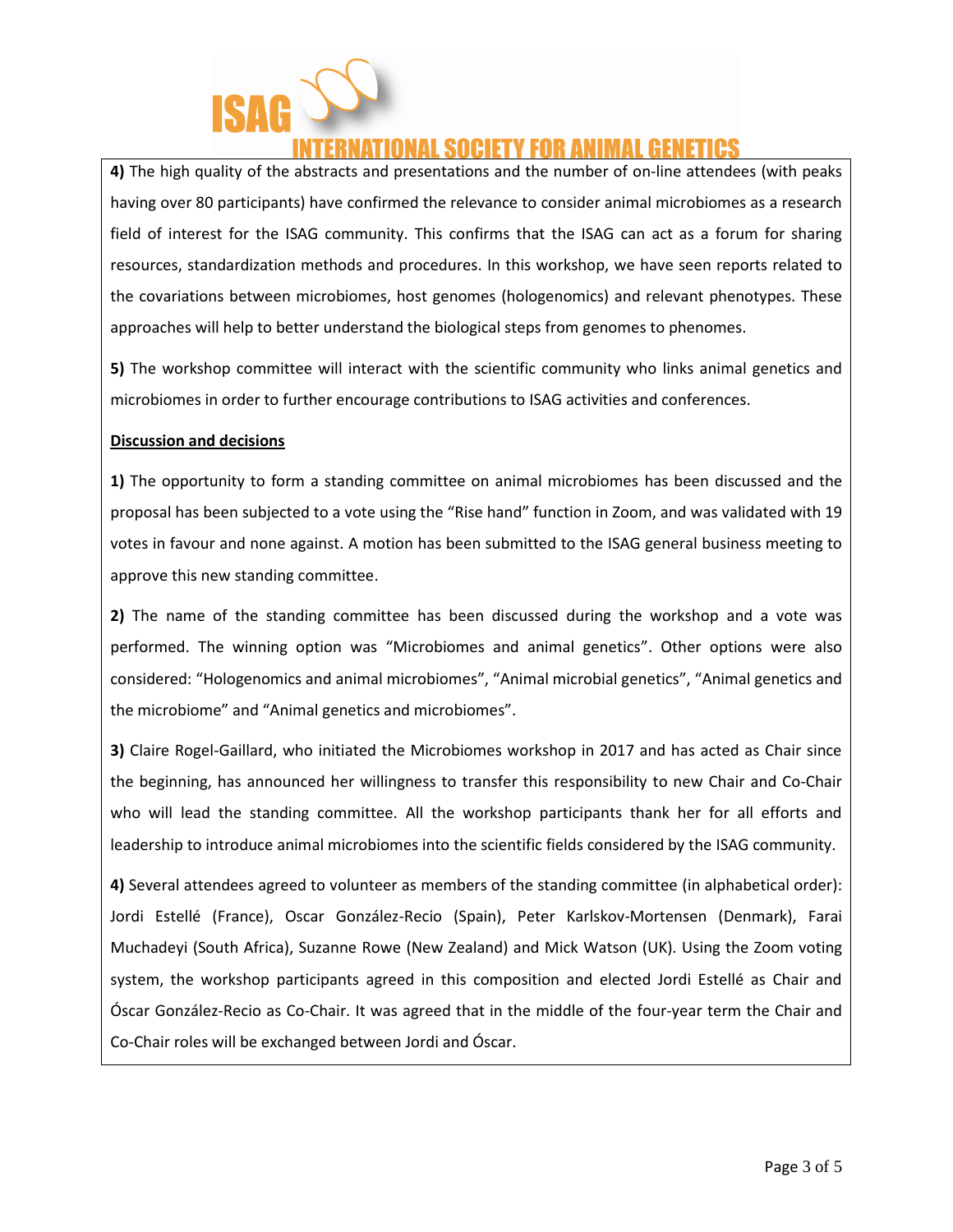

# **Motion submitted to the ISAG executive committee**

The committee on Microbiomes started in 2017 and organized three consecutive workshops:

- **2017 : Dublin, Ireland**
- 2019 : Lleida, Spain
- 2021 : virtual meeting

Since there have been three consecutive workshops on Microbiomes during ISAG conferences, we would like to propose:

- **An ISAG standing committee on this topic**
- A name for this new standing committee: Microbiomes and Animal Genetics

These two propositions were voted favourably during the workshop on July 29, 2021, and are submitted to the ISAG executive committee for approval.

### **New Committee chair**

Chair: Jordi Estellé

Term of service (*add years of first and second term of service*): 2021-2025 (first term)

Affiliation: Université Paris-Saclay, INRAE, AgroParisTech, GABI, 78350, Jouy-en-Josas, France

E-mail address: [jordi.estelle@inrae.fr](mailto:jordi.estelle@inrae.fr)

# **New Committee co-chair** (optional)

Co-Chair: Oscar González-Recio

Term of service (*add years of first and second term of service*): 2021-2025 (first term)

Affiliation: Departamento de mejora genética animal, INIA-CSIC, 28040 Madrid, Spain

E-mail address: [gonzalez.oscar@inia.es](mailto:gonzalez.oscar@inia.es)

*Note: One term runs for two bi-annual conferences (i.e. four years)*